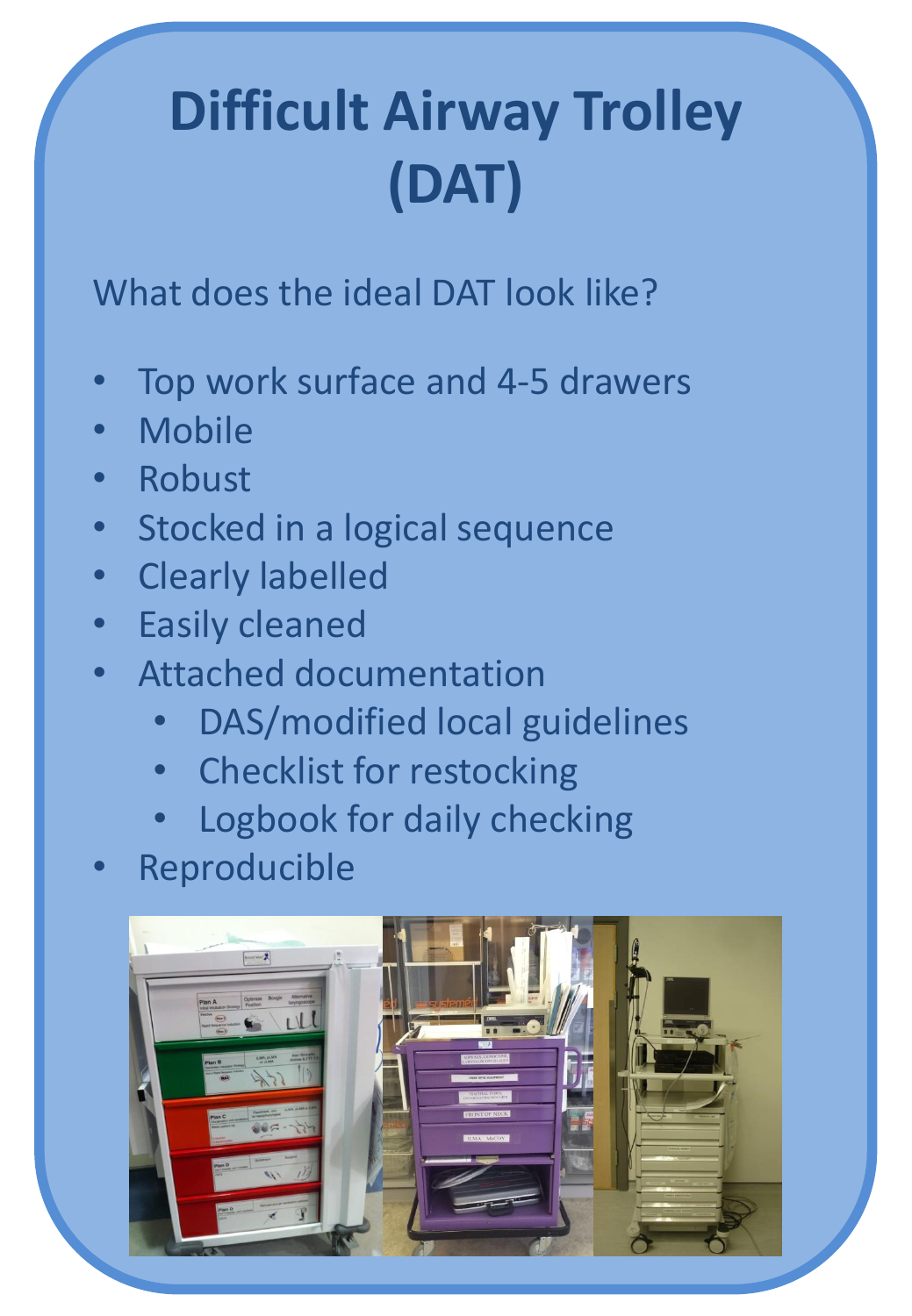# **Top of trolley**

- Flexible intubating fibrescope
	- portable scope with battery light source
	- portable stack system e.g. Storz Tele Pack
	- or single use fibrescope e.g. Ambu aScope





## **Side of trolley**

- Bougies adult and paediatric
- Aintree Intubation Catheter
- Airway exchange catheter

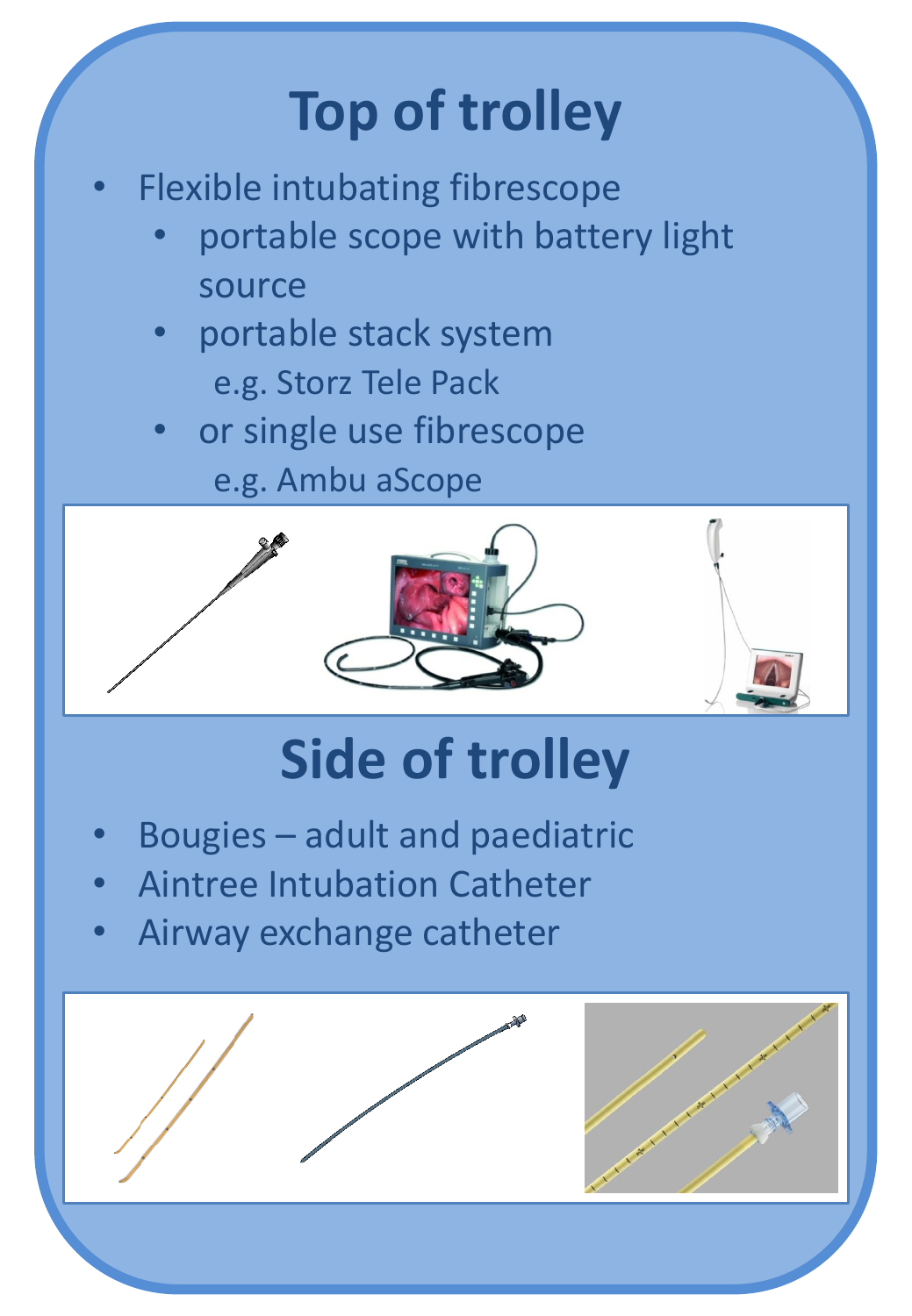### **Drawer 1 – Plan A**

- Optimise head position
- **Bougie**
- Alternative laryngoscope



- Bougie (ideally on side of trolley)
- Short handle laryngoscope
- McCoy blade and/or straight blade
- Videolaryngoscope

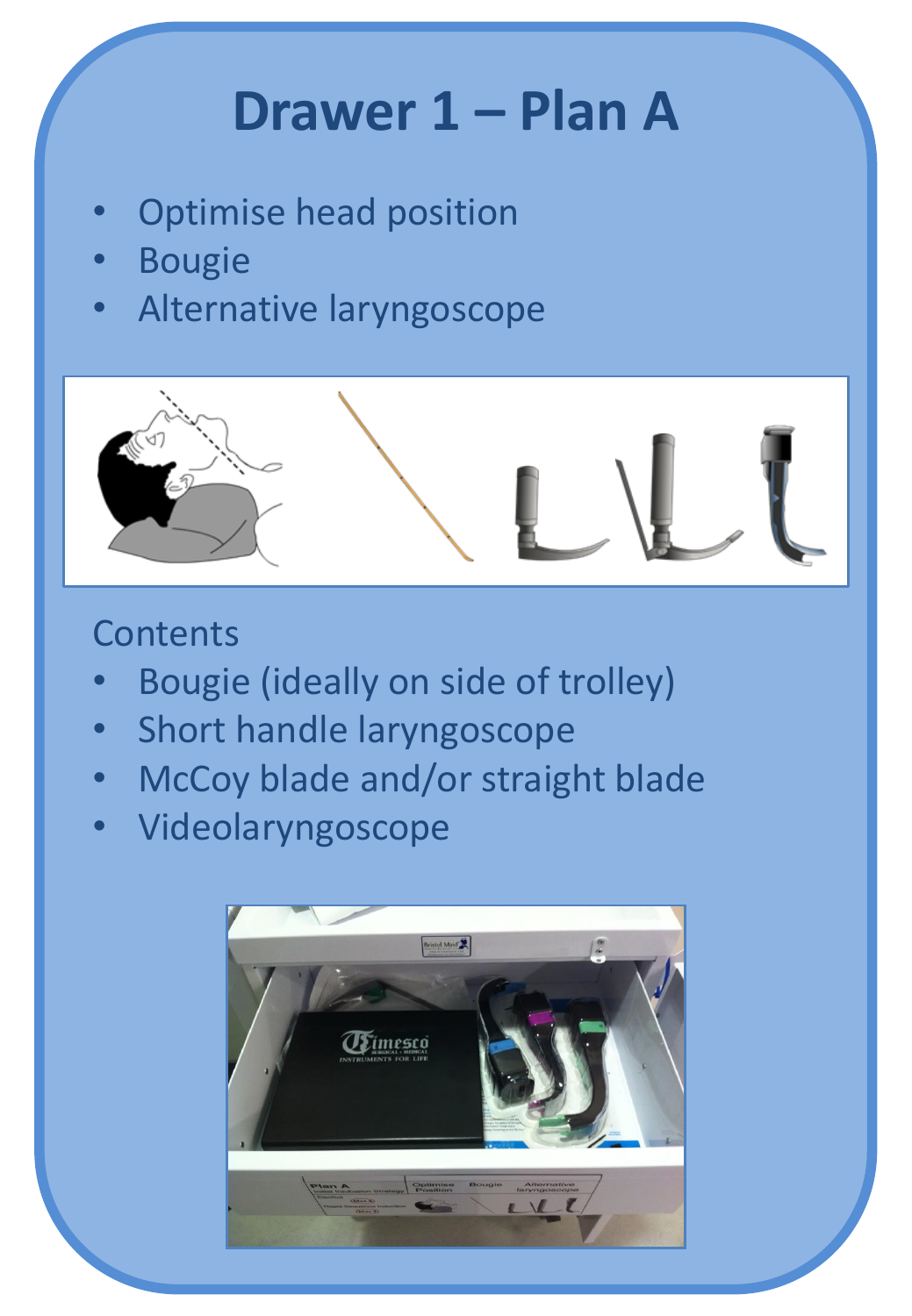### **Drawer 2 – Plan B**

- LMA
- Followed by fibreoptic tracheal intubation through LMA



- LMA #3,4,5  $&$ /or 2<sup>nd</sup> generation device #3,4,5
- Intubating LMA (iLMA) #3,4,5
- Aintree Intubating Catheter (ideally on side of trolley)
- Fibreoptic adjuvants\*

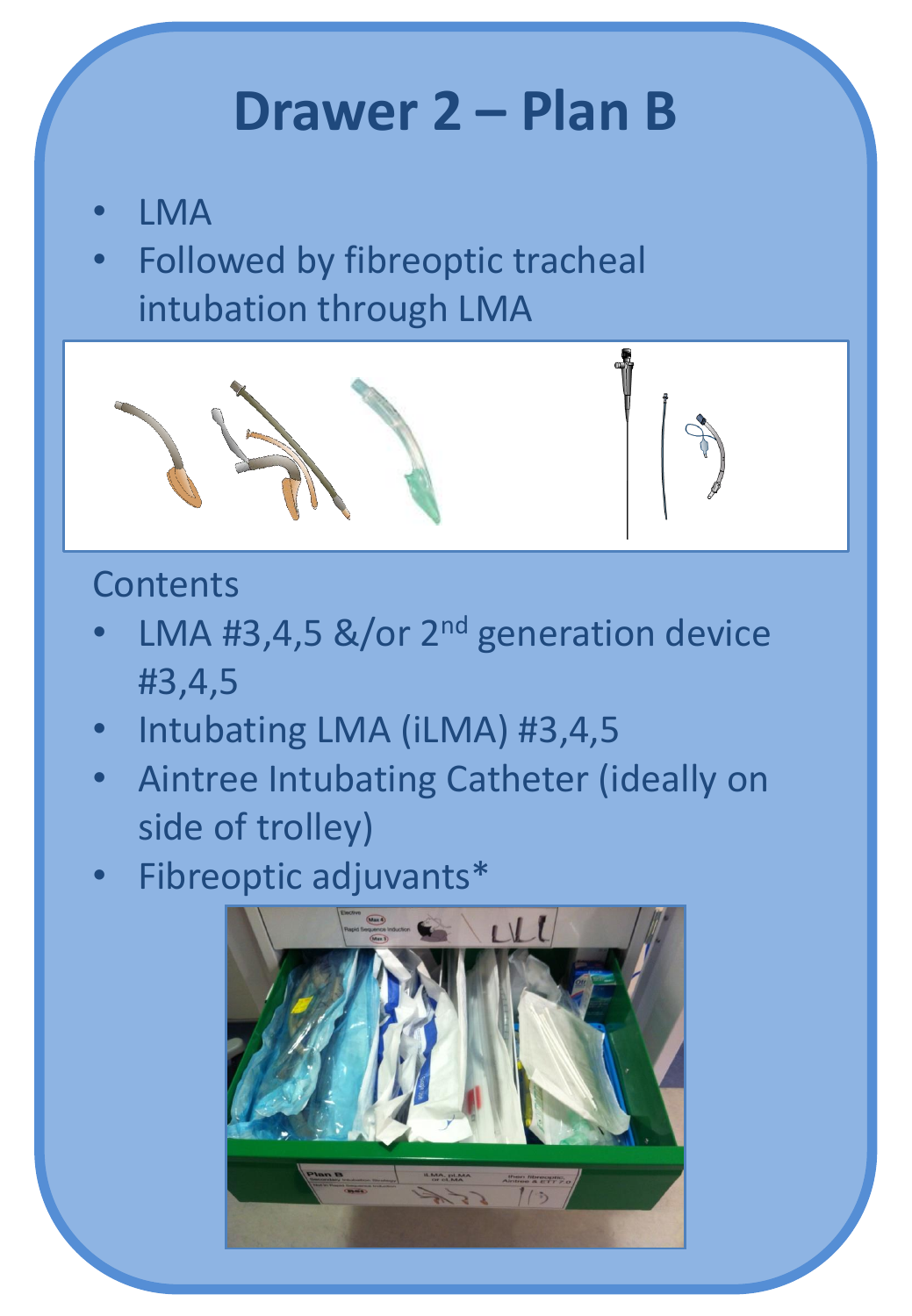#### **Drawer 2 – Plan B**

- Fibreoptic adjuvants\*
	- Berman/Ovassapien airways
	- Mucosal atomisation devices
	- Fibrescope-compatible angle connector
	- Nasal sponge
	- 4% lignocaine
	- 10% lignocaine
	- **Instillagel**
	- Co-phenylcaine

(\*Alternatively these can be stored in a separate storage box which accompanies the trolley)

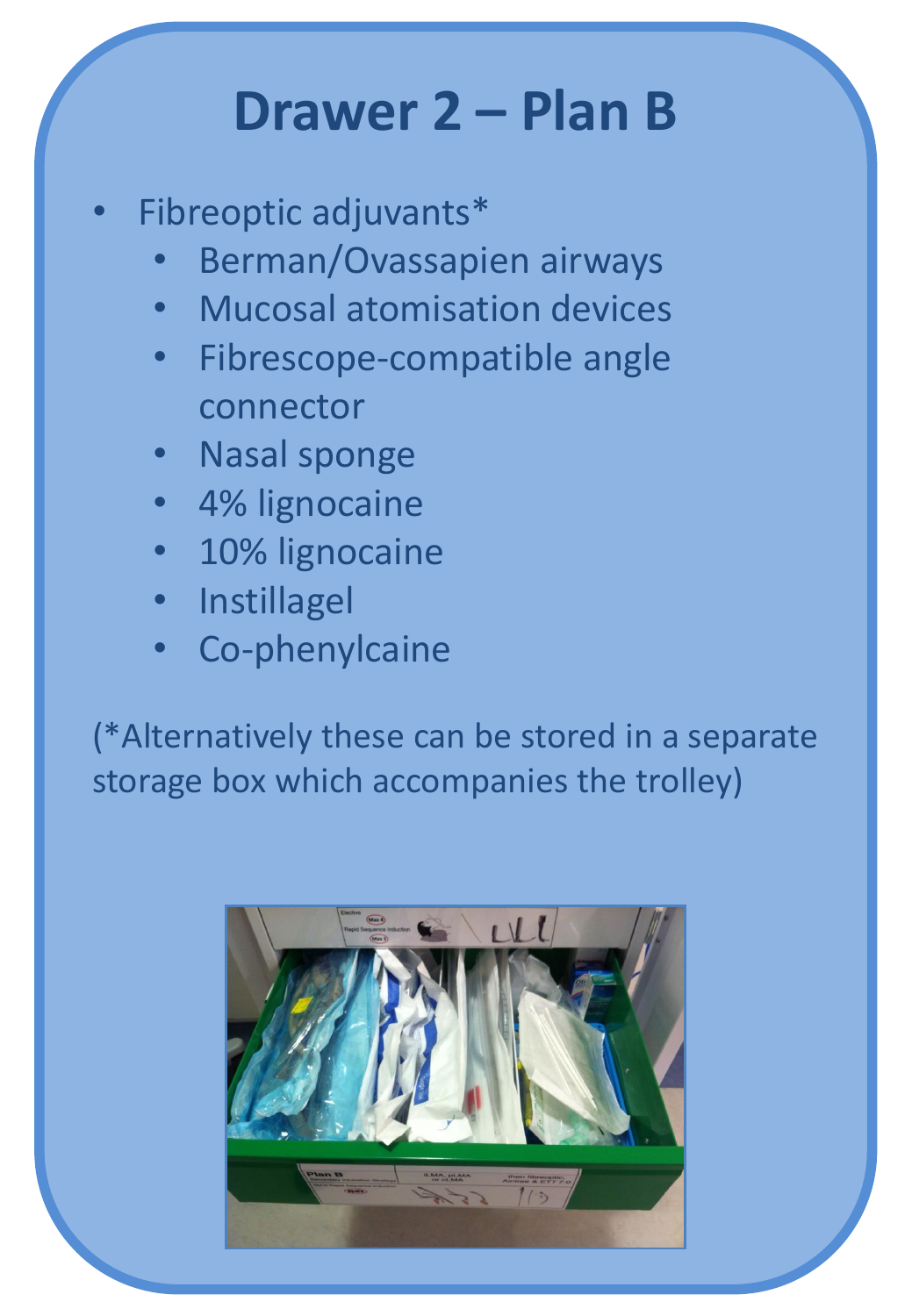### **Drawer 3 – Plan C**

- Bag mask ventilation +/- airway adjuncts
- Supraglottic airway device



- Facemasks various sizes
- Oropharyngeal airways various sizes
- Nasopharyngeal airways various sizes
- LMA/Proseal LMA #3,4,5

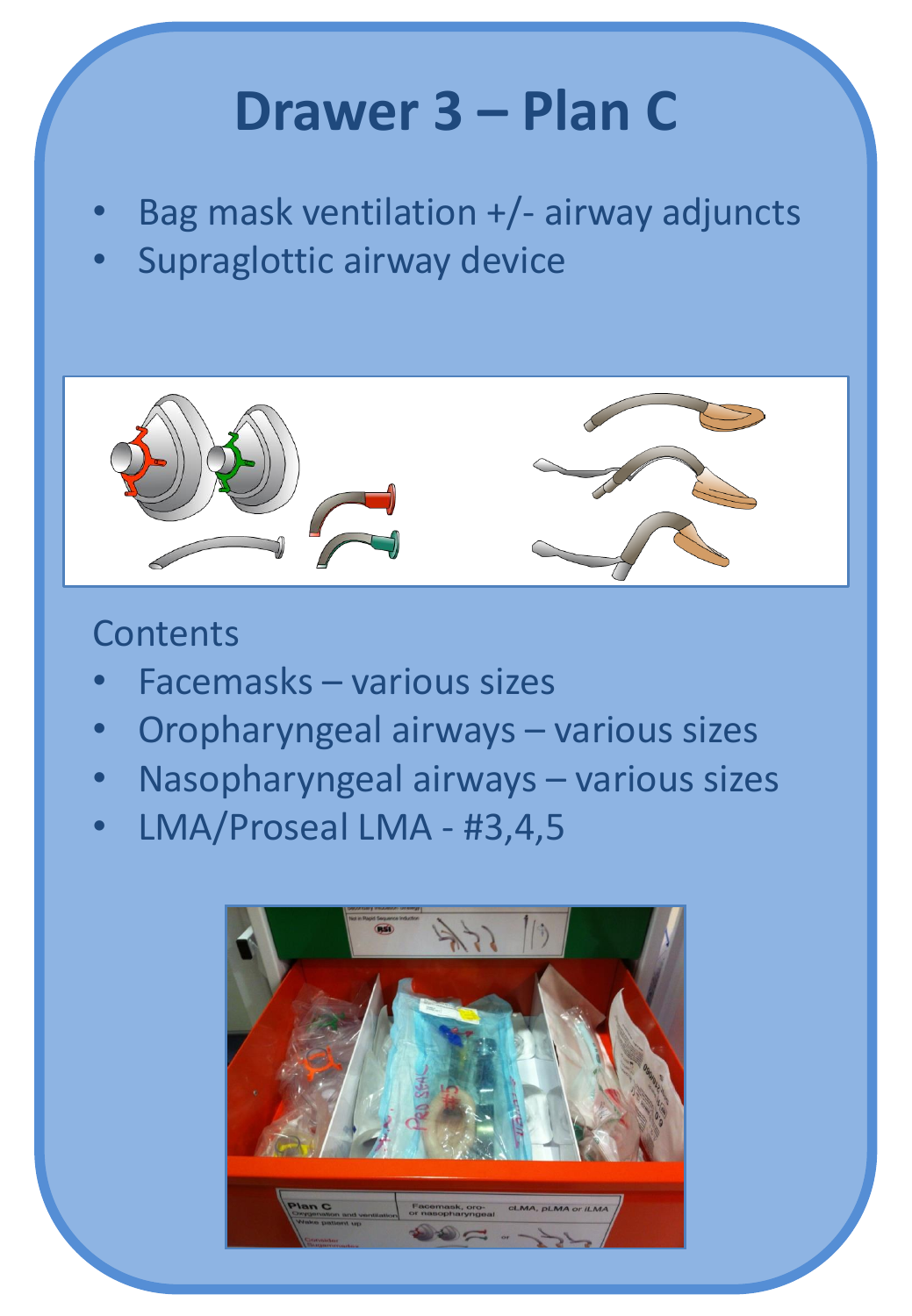### **Drawer 4 – Plan D**

Surgical cricothyroidotomy



- Large bore cannula device eg. Quicktrach I or II (VBM)
- Scalpel (No. 20 blade)
- Tracheal dilator or tracheal hook
- Bougie
- Cuffed tracheal tube #6 & 7

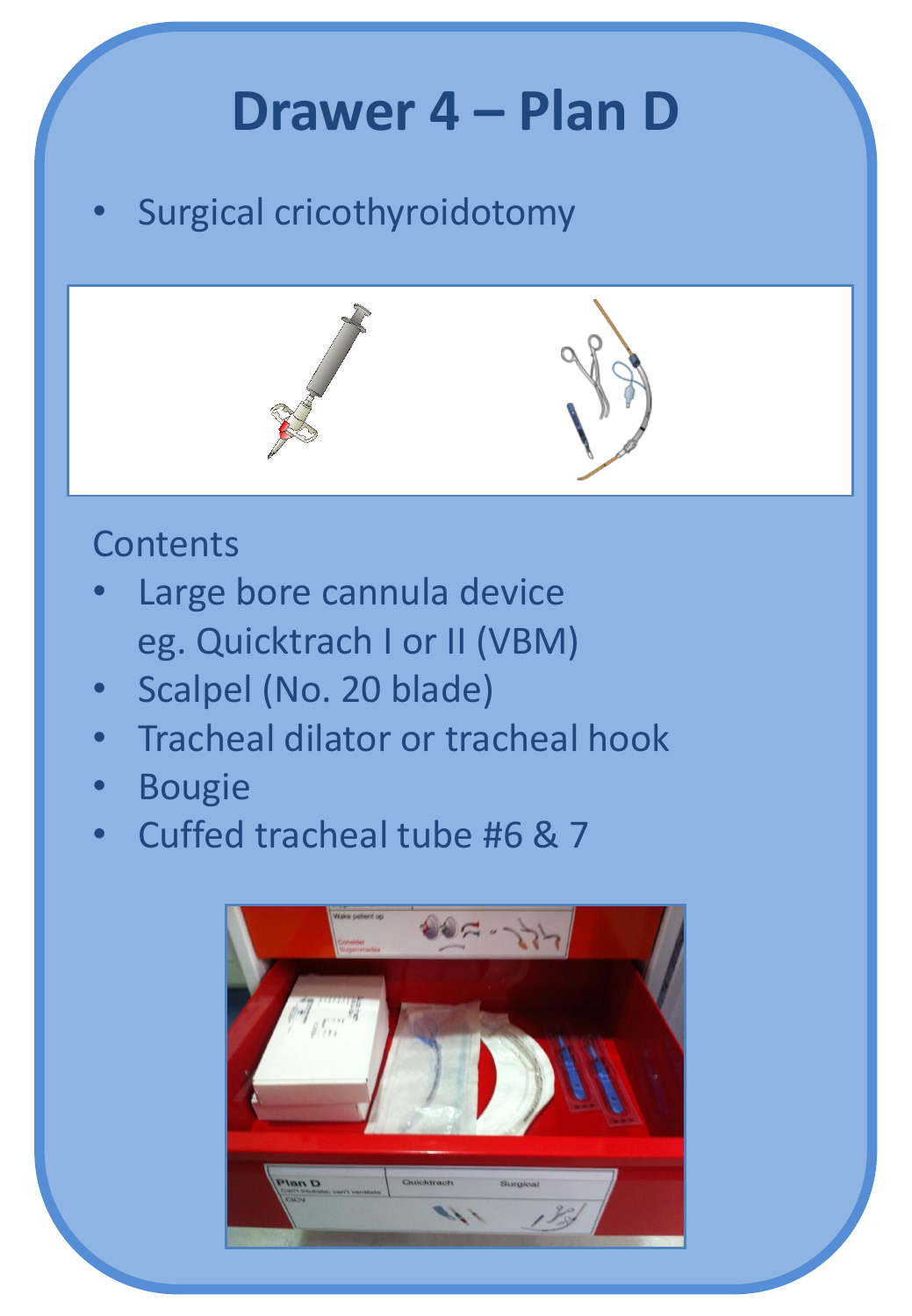## **Drawer 5 – Plan D**

• Cannula cricothyroidotomy



- Kink-resistant jet ventilation cannula e.g. Ravussin (VBM)
- High &/or low pressure ventilation system
- e.g. Manujet III (VBM) Ventrain (Ventinova)

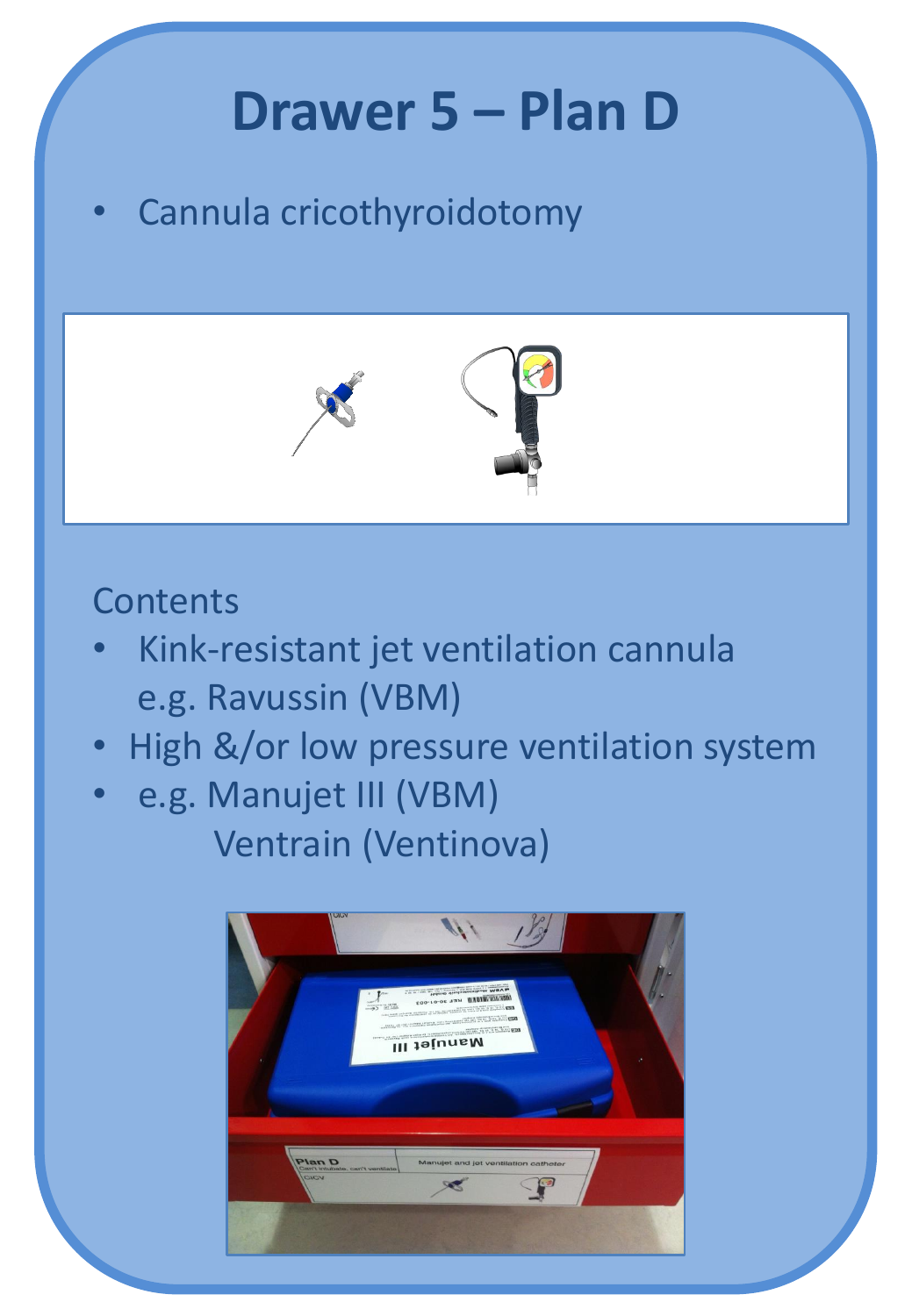## **Miscellaneous**

- DAS intubation guidelines (laminated)
- Or locally agreed algorithms
- Equipment checklist for re-stocking
- Logbook for daily checking procedures

May also consider:

- Specific extubation aids/equipment eg. Staged Extubation Set (Cook Medical)
- **Extubation guidelines (laminated)**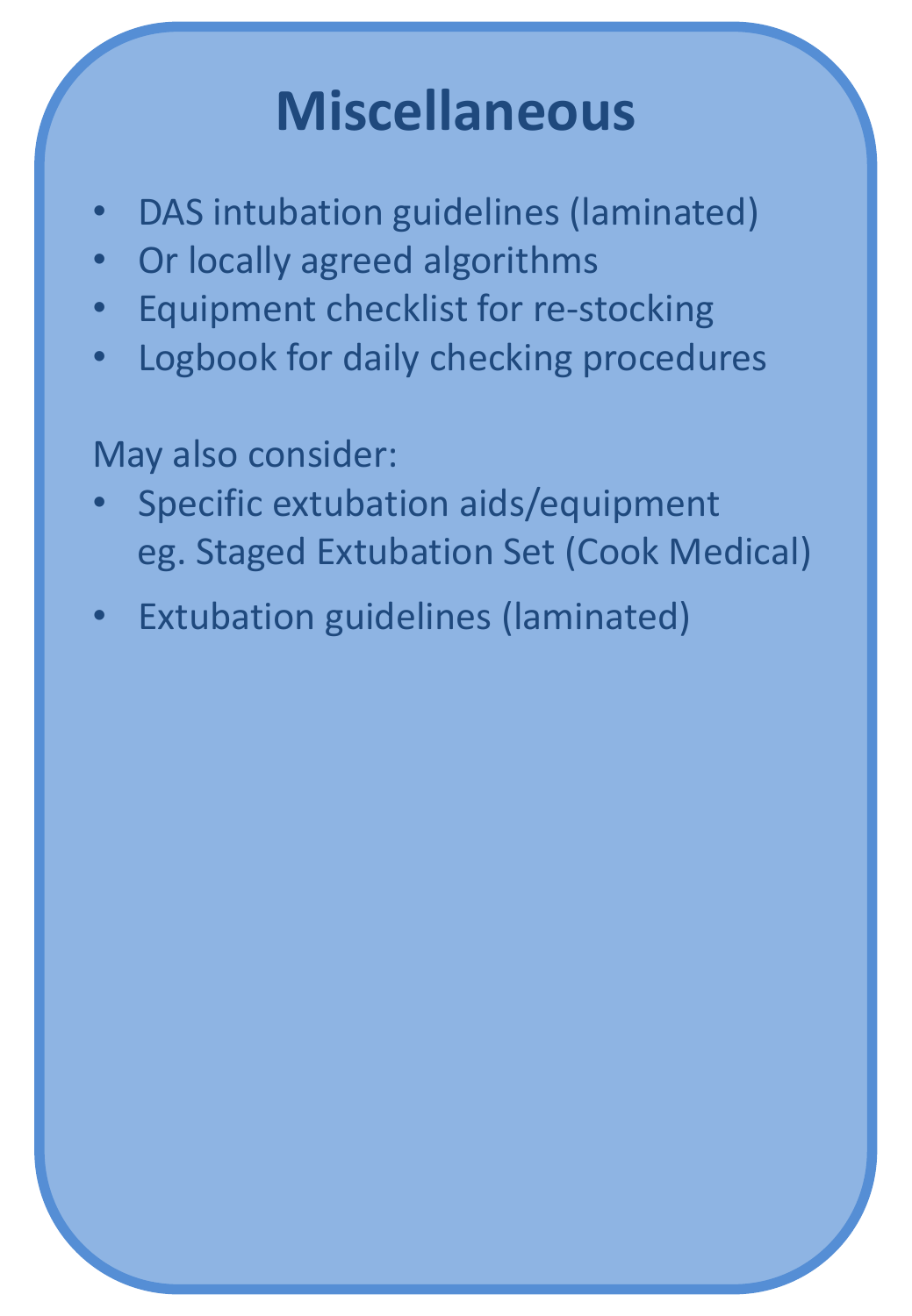## **Plan vs Strategy**

- An airway plan suggests a single approach to management of the airway.
- An airway strategy is a co-ordinated, logical sequence of plans, which aim to achieve good gas exchange and prevention of aspiration.
- Anaesthetists should approach airway management with strategies rather than plans.
- **Difficult Airway Management Strategy (DAMS)**
	- Generic strategy before each list/case
	- Specific strategy before anticipated difficult airway cases
- **Reinforces** 
	- **Knowledge**
	- **Preparation**
	- **Teamwork**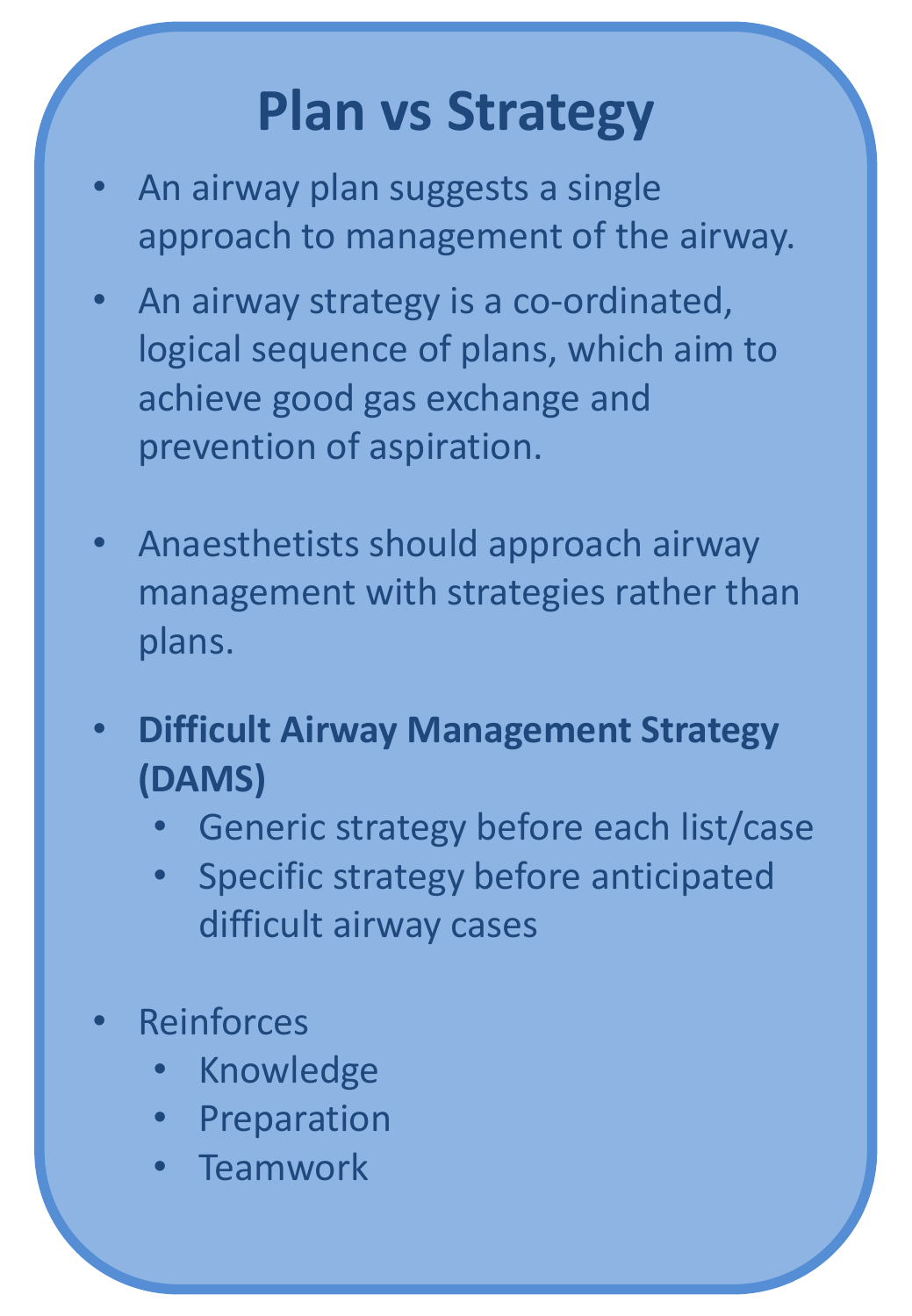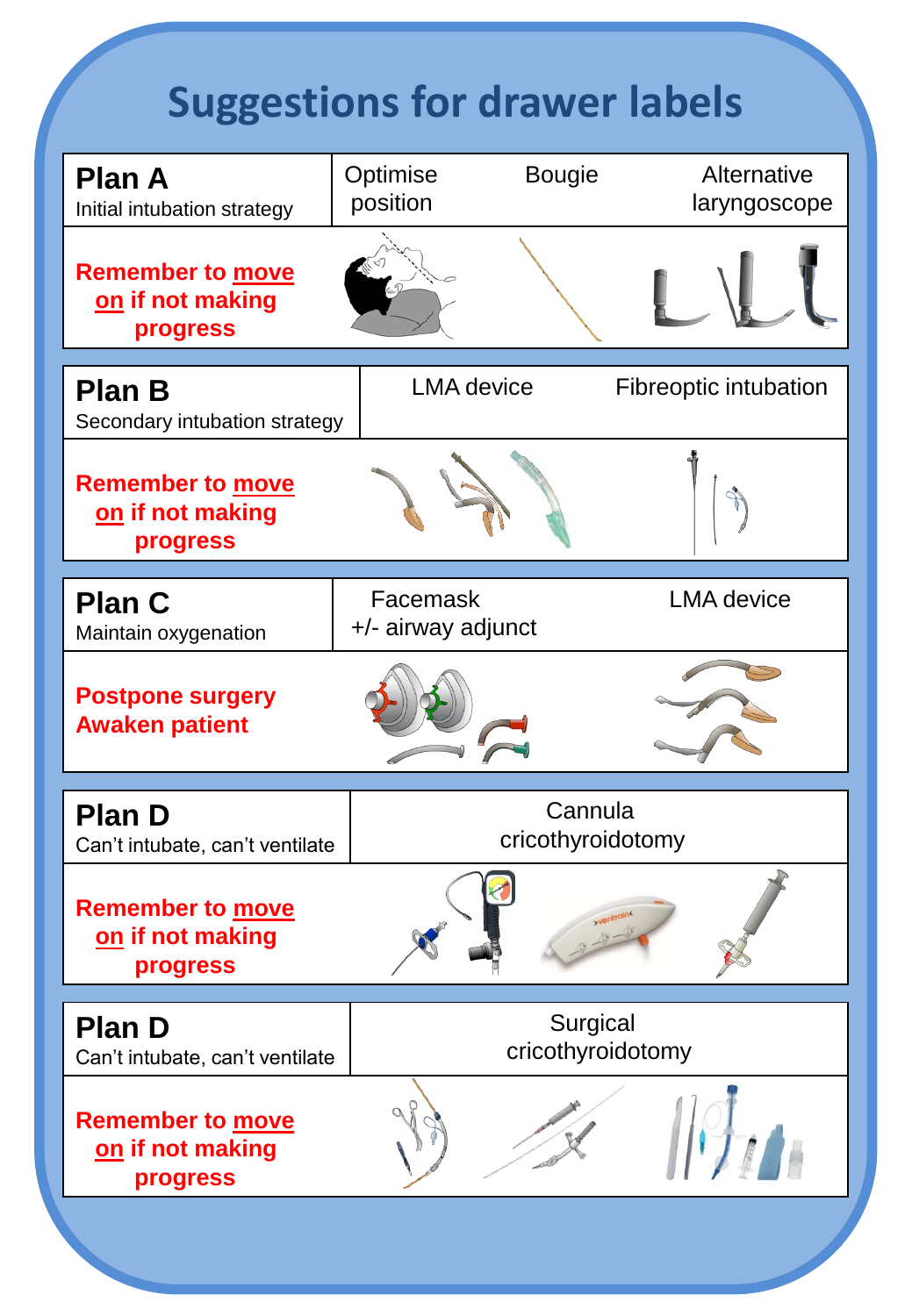#### **Drawer Labels**

- The drawer labels can be customised as required to illustrate the particular type of equipment present in the various drawers.
- The specific make and model of equipment should be agreed locally with regular, comprehensive and continued training provided for all relevant staff.
- The examples of equipment given in these guidelines serve only as a guide and should not be considered as absolute recommendations by DAS.